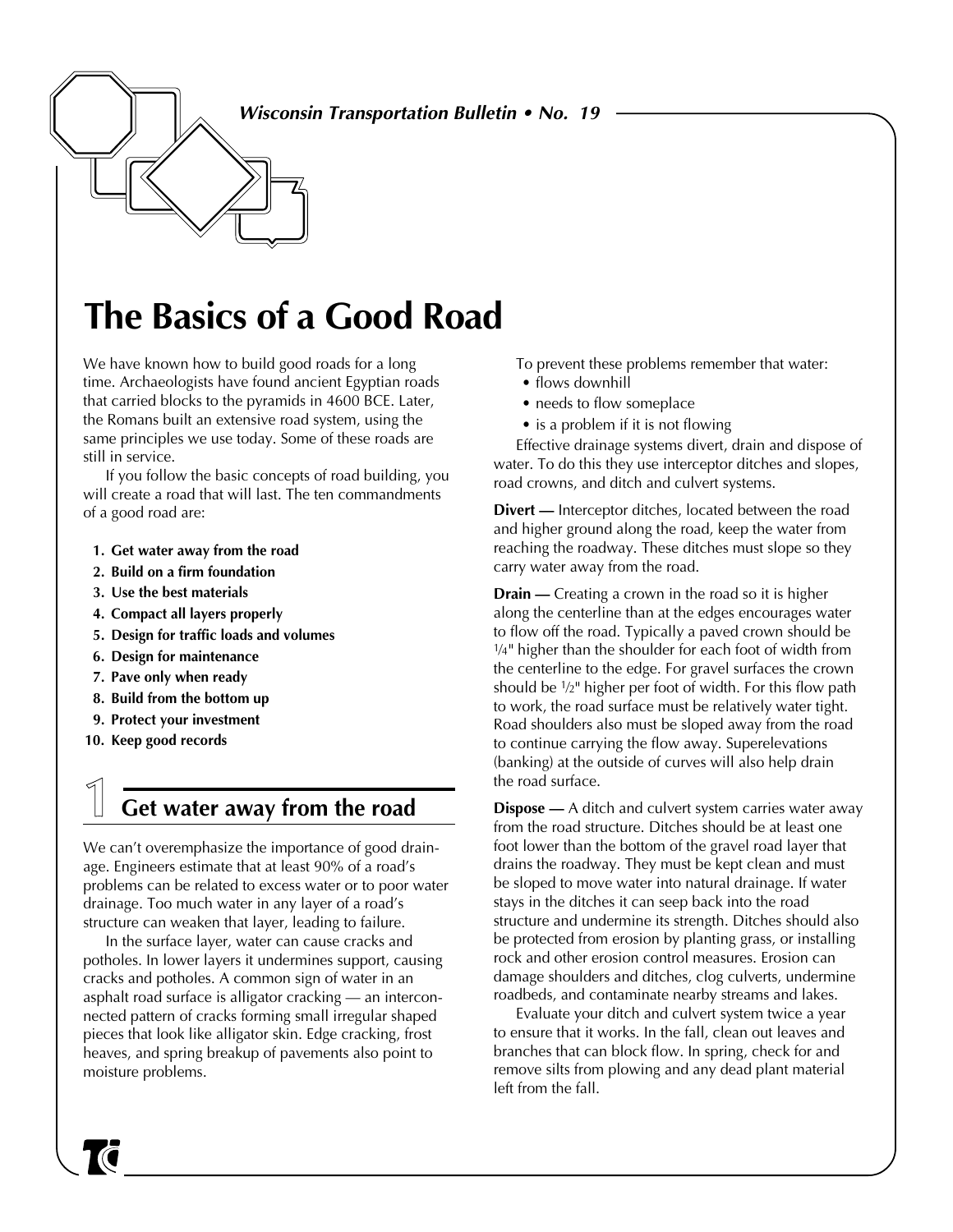

**Proper drainage keeps road surface hard.**

## **2 Build on a firm foundation**

A road is only as good as its foundation. A highway wears out from the top down but falls apart from the bottom. The road base must carry the entire structure and the traffic that uses it.

To make a firm foundation you may need to stabilize the roadbed with chemical stabilizers, large stone called breaker run, or geotextile fabric. When you run into conditions where you suspect that the native soil is unstable, work with an engineer to investigate the situation and design an appropriate solution.

### **3 Use the best materials**

With all road materials you "pay now or pay later." Inferior materials may require extensive maintenance throughout the road's life. They may also force you to replace the road prematurely.

Crushed aggregate is the best material for the base course. The sharp angles of the crushed material interlock when they are compacted. This supports the pavement and traffic by transmitting the load from particle to particle. By contrast, rounded particles act like ball bearings, moving under loads.



**Angular particles are more stable than rounded particles.**

Asphalt and concrete pavement materials must be of the highest quality, designed for the conditions, obtained from established firms, and tested to ensure it meets specifications.

# **4 Compact all layers**

In general, the more densely a material is compacted, the stronger it is. Compaction also shrinks or eliminates open spaces (voids) between particles. This means that less water can enter the structure. Water in soil can weaken the structure or lead to frost heaves. This is especially important for unsurfaced (gravel) roads. Use gravel which has a mix of sizes (well-graded aggregate) so smaller particles can fill the voids between larger ones. Good compaction of asphalt pavement lengthens its life.

#### **5 Design for traffic loads and volumes**

Design for the highest anticipated load the road will carry. A road that has been designed only for cars will not stand up to trucks. One truck with 9 tons on a single rear axle does as much damage to a road as nearly 10,000 cars.

Rural roads may carry log trucks, milk trucks, fire department pumper trucks, or construction equipment. If you don't know what specific loads the road will carry, a good rule of thumb is to design for the largest piece of highway maintenance equipment that will be used on the road.

A well-constructed and maintained asphalt road should last 20 years without major repairs or reconstruction. In designing a road, use traffic counts that project numbers and sizes of vehicles 20 years into the future. These are only projections, at best, but they will allow you to plan for traffic loadings through a road's life.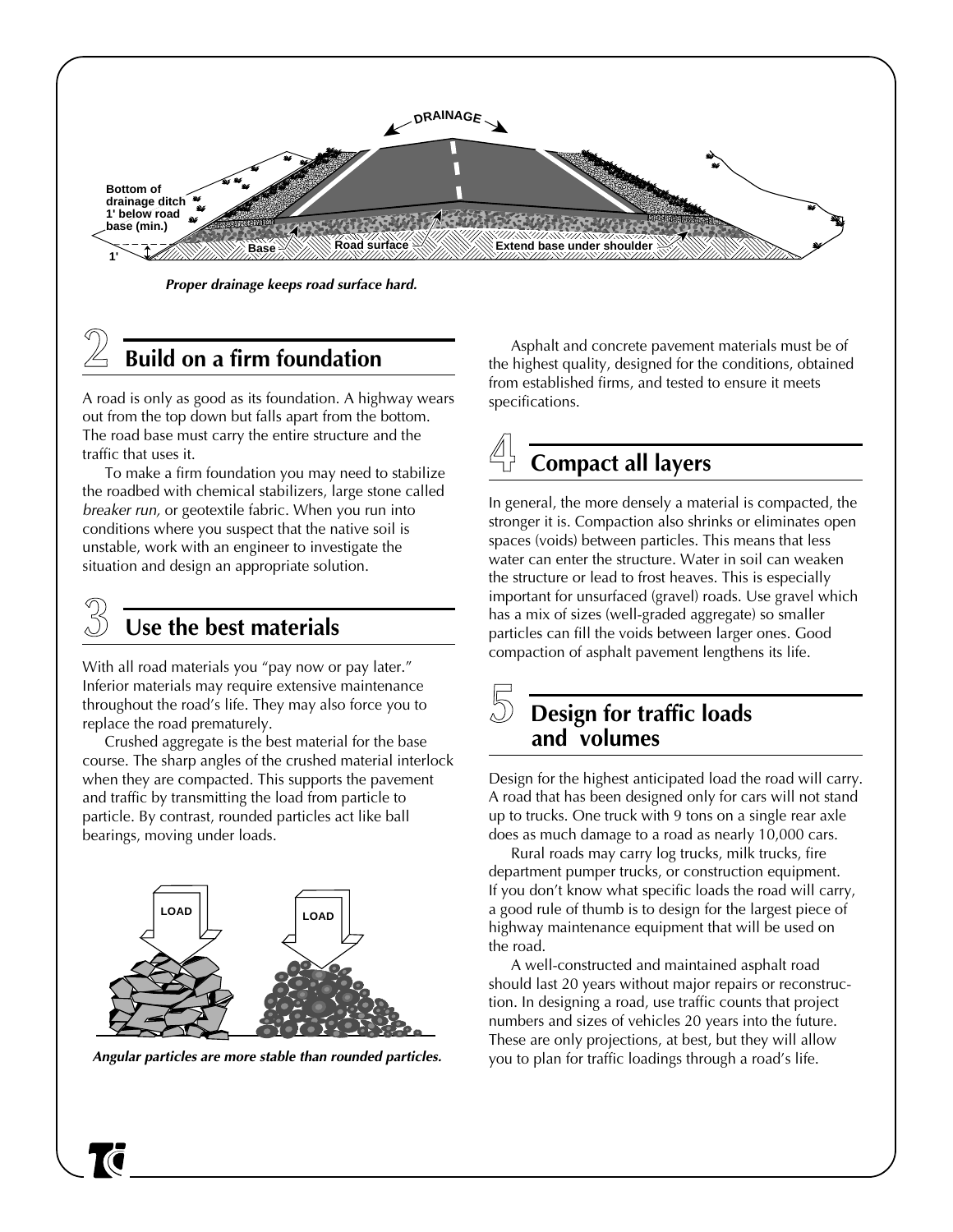## **6 Design for maintenance**

Without maintenance a road will rapidly deteriorate and fail. Design your roads so they can be easily maintained. This means:

- adequate ditches that can be cleaned regularly
- culverts that are marked for easy locating in the spring
- enough space for snow after it is plowed off the road
- proper cross slopes for safety, maintenance and to avoid snow drifts
- roadsides that are planted or treated to prevent erosion
- roadsides that can be mowed safely

A rule of thumb for adequate road width is to make it wide enough for a snowplow to pass another vehicle without leaving the travelled way.



 **Mark culverts with a post so they can be located easily.**

### **7 Pave only when ready**

It is not necessary to pave all your roads immediately. There is nothing wrong with a well-built and wellmaintained gravel road if traffic loads and volume do not require a paved surface. Three hundred vehicles per day is the recommended minimum to justify paving.

Don't assume that laying down asphalt will fix a gravel road that is failing. Before you pave, make sure you have an adequate crushed stone base that drains well and is properly compacted. The recommended minimum depth of crushed stone base is 10" depending on subgrade soils.

A road paved only when it is ready will far outperform one that is constructed too quickly.

## **8 ␣ Build from the bottom up**

This commandment may seem obvious, but it means that you shouldn't top dress or resurface a road if the problem is in an underlying layer. Before you do any road improvement, locate the cause of any surface problems. Choose an improvement technique that will address the problem. This may mean recycling or removing all road materials down to the native soil and rebuilding everything. Doing any work that doesn't solve the problem is a waste of money and effort.

## **Protect your investment**

The road system can be your municipality's biggest investment. Just as a home needs painting or a new roof, a road must be maintained. Wisconsin's severe climate requires more road maintenance than in milder places.

Do these important maintenance activities: **Surface —** grade, shape, patch, seal cracks, control dust, remove snow and ice **Drainage** — clean and repair ditches and culverts; remove all excess material **Roadside —** cut brush, trim trees and roadside plantings, control erosion **Traffic service —** clean and repair or replace signs



**Design roads with adequate ditches so they can be maintained with a motor grader. Clean and grade ditches to maintain proper pitch and peak efficiency. After grading, remove all excess material from the shoulder.**